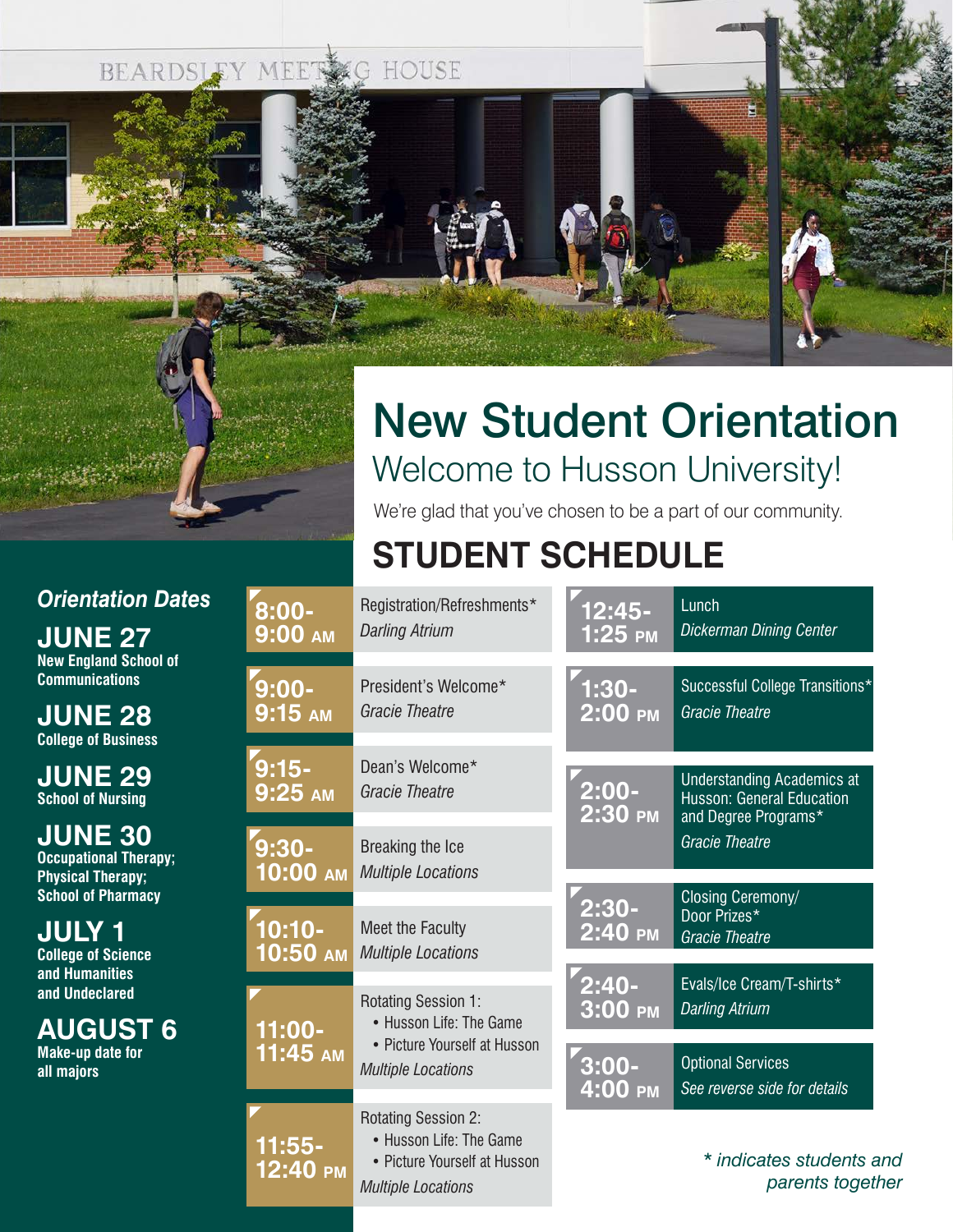# New Student Orientation Welcome to Husson University!

We're glad that you've chosen to be a part of our community.

## **PARENT SCHEDULE**

| 8:00-<br><b>9:00 AM</b> | Registration/Refreshments*<br><b>Darling Atrium</b>                                                                                                   | 12:30-<br>12:55 PM    | <b>Concurrent Session 2</b><br>See reverse for options<br>and locations                   |
|-------------------------|-------------------------------------------------------------------------------------------------------------------------------------------------------|-----------------------|-------------------------------------------------------------------------------------------|
| 9:00-<br>9:15 AM        | Provost's Welcome*<br><b>Gracie Theatre</b>                                                                                                           | $1:00 -$<br>$1:25$ PM | <b>Concurrent Session 3</b><br>See reverse for options<br>and locations                   |
| $9:15-$<br>9:25 am      | Dean's Welcome*<br><b>Gracie Theatre</b>                                                                                                              | $1:30-$<br>$2:00$ PM  | <b>Successful College</b><br>Transitions*<br><b>Gracie Theatre</b>                        |
| 9:30-<br>$10:00$ AM     | <b>Campus Life Resources</b><br><b>Gracie Theatre</b>                                                                                                 | $2:00 -$<br>$2:30$ PM | <b>Understanding Academics at</b><br>Husson: General Education and<br>Degree Programs*    |
| $10:00 -$<br>$10:30$ AM | Communicating with the<br>Academic Community:<br>Important Dates and<br>Procedures for a Successful<br><b>First Semester</b><br><b>Gracie Theatre</b> | $2:30-$<br>2:40 PM    | <b>Gracie Theatre</b><br><b>Closing Ceremony/Door</b><br>Prizes*<br><b>Gracie Theatre</b> |
| 10:30-<br>11:00 AM      | <b>Student Success</b><br><b>Gracie Theatre</b>                                                                                                       | $2:40-$<br>3:00 PM    | Evals/Ice Cream/T-shirts*<br><b>Darling Atrium</b>                                        |
| $11:10-$<br>11:35 AM    | <b>Concurrent Session 1</b><br>See reverse for options<br>and locations                                                                               | $3:00 -$<br>4:00 PM   | <b>Optional Services</b><br>See reverse side for details                                  |
| $11:45-$<br>12:25 PM    | Lunch<br><b>Dickerman Dining Center</b>                                                                                                               |                       | * indicates students and<br>parents together                                              |

*Orientation Dates*

**8:00-**

**JUNE 27 New England School of Communications**

**JUNE 28 College of Business**

**JUNE 29 School of Nursing**

**JUNE 30 Occupational Therapy; Physical Therapy; School of Pharmacy**

**JULY 1**

**College of Science and Humanities and Undeclared**

**AUGUST 6 Make-up date for all majors**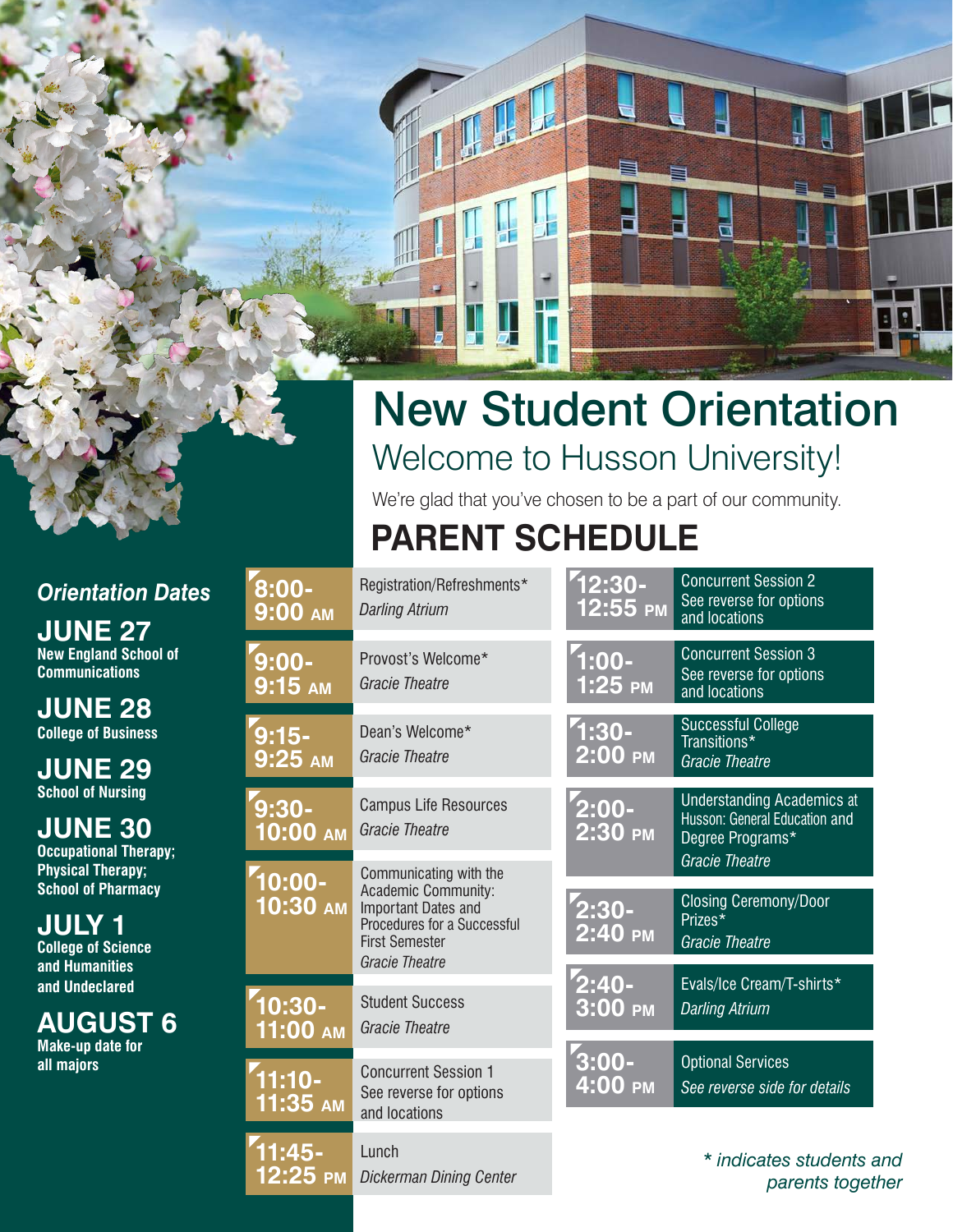## **SESSION INFORMATION**

### **PARENT SESSION INFORMATION**

**Campus Life Resources.** Providing a quick overview of some of the many resources available to students as a part of our living learning community.

**Communicating with the Academic Community: Important Dates and Procedures for a Successful First Semester.** The Registrar and Associate Provost "walk" parents through some of the academic policies, procedures and dates that guide students through their first semesters at Husson.

**Student Success.** Learn about academic assistance from tutoring to peer advising and the "Husson Experience" course. The Center for Student Success provides an overview of some of the many resources dedicated to supporting student growth and development.

**Concurrent Sessions.** Brief presentations for parents with an opportunity to discuss specific questions or areas of concern.

- *Accessibility Services: By Appointment Only.* Did your student have a 504 or IEP in high school? Do you need information about how to access accommodations for students with disabilities? Email **studentsuccess@husson.edu** to schedule a one-on-one appointment with the Director of Accessibility Services during Orientation.
- *• Athletics: Peabody 218* Will your student be balancing the pressures of being a student athlete while also being successful in classes? This session will provide an overview of the specialized resources and supports available to student athletes.
- *Campus Housing and Safety: Peabody 134* Questions about the campus living experience and what measures are in place to keep your student safe? Stop by for a discussion with residence life and safety and security staff.
- *• Career Services: Peabody 207* Join our Career development team to learn about the many ways that Husson works with your student on everything from internships to landing that first real job.
- *Financial Aid: Peabody 226* Questions about your student's aid package or bill? Come to see an overview of an aid package and a review of next steps.
- *Town of Husson: Peabody 127* A chance to have a more in-depth conversation with Student Life staff on topics such as the Wellness center, student activities, student clubs, commuter resources and much more!

CENTER FOR

STUDENT SUCCESS

### **STUDENT SESSION INFORMATION**

**Breaking the Ice.** Get to know classmates and student leaders in a fun, activity-based event.

**Meet the Faculty.** Get the inside scoop on your major. This is an opportunity to meet professors who teach in your area and ask questions about your program.

**Husson Life: The Game.** This event is led by Student Life to provide students with a sense of what it means to be a member of the Husson community.

**Picture Yourself at Husson.** Compete and win! Student groups will compete in this campus exploration event.

### **STUDENT AND PARENT SESSIONS**

**Building and Maintaining Bridges: Successful College Transitions and the Communities Involved.** This presentation is focused on the strategies, skills and resources to successfully support students and families as they transition into the new adventure of attending Husson.

**Understanding Academics at Husson: General Education and Degree Programs.** A chance to explore the academic curriculum and common elements of a Husson Education.

### **OPTIONAL SERVICES – 3:00-4:00 PM**

**Optional Services Available.** An opportunity for one-on-one conversations covering a range of resources, such as:

- *Academic Advising*
- *Accessibility Services*
- *Campus Bookstore*
- *Financial Aid*
- *Student Accounts*
- *Student Life*
- *Residence Life*

Please see Campus Resources page for additional information.



**208 Peabody Hall 207.992.1934 studentsuccess@husson.edu**

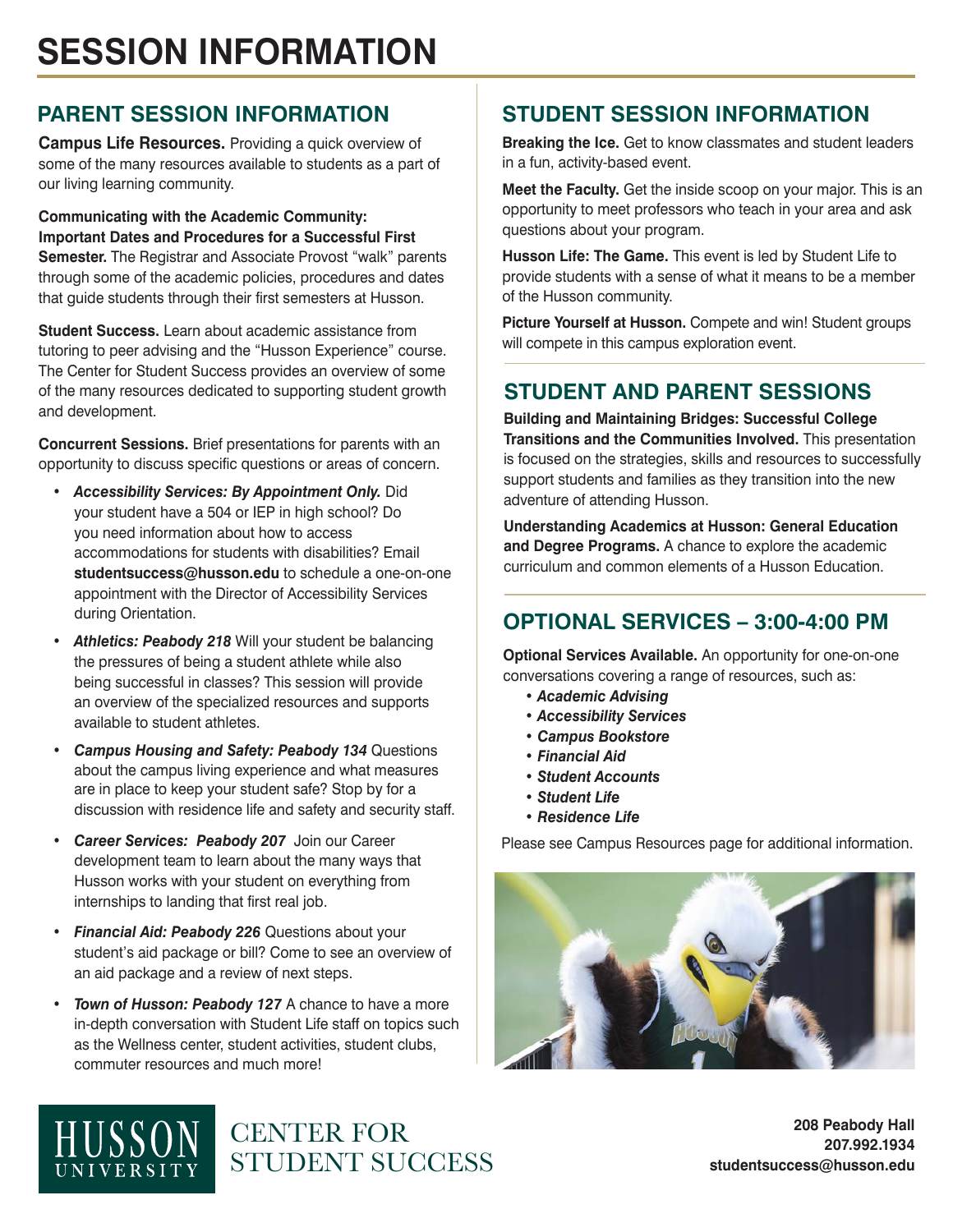## **CAMPUS RESOURCES**

*NOTE: The hours listed below indicate offices' open hours during Orientation.*

### **ADMISSIONS OFFICE**

O'Donnell Commons – *Welcome Center wing* Map ID **L** | 8 AM - 4 PM 207.941.7100 | admit@husson.edu *Change of academic program needs.* 

#### **CENTER FOR STUDENT SUCCESS**

208 Peabody Hall | Map ID **N** | 8 AM - 4:30 PM 207.992.1934 | studentsuccess@husson.edu

*For schedule adjustments, change of major assistance, career service opportunities and questions about academic support.*

### **COMMUTER SERVICES**

102 Peabody Hall | Map ID **N** | 8 AM - 4 PM

*Commuter Services – For questions about commuterrelated support, campus engagement and to learn more about our Commuter Assistant (CA) program for entering students.*

#### **ACCESSIBILITY SERVICES**

208 Peabody Hall | Map ID **N** | 8 AM - 4:30 PM 207.992.1934 | atkinsone@husson.edu *To learn about supports or to drop off disability documentation and request accommodations.*

### **FINANCIAL AID OFFICE**

O'Donnell Commons – *Welcome Center wing* Map ID **L** | 8 AM - 4:30 PM 207.941.7156 | finaid@husson.edu *Available for financial aid assistance, dropping off paperwork and answering general questions.*

#### **IT HELPDESK**

Campus Center | Map ID **N** | 8 AM - 4 PM 207.973.1000

*IT staff will be available to assist you in ensuring you can access all of the IT resources needed for day one of classes.*

*Assistance with general computer/technology issues, including network accounts (Canvas, email, computer login) and CAMS Student Portal is also available.*

#### **MARY MCDONALD BOOKSTORE**

107 Peabody Hall | Map ID **N** | 9:30 AM - 4 PM 207.947.2270 | hussonshop.com *Textbook needs and much more.*

#### **REGISTRAR'S OFFICE**

126 Peabody Hall | Map ID **N** | 8 AM - 4 PM 207.941.7149 | husson.edu/registrar *Transfer credit questions, verification of enrollment.*

#### **RESIDENCE LIFE**

102 Peabody Hall | Map ID **N** | 8 AM - 4 PM 207.941.7700 | reslife@husson.edu facebook.com/HussonResLife

*Residence Life staff will be available to answer any questions about living on campus and to assist with updating any housing application information.*

#### **STUDENT ACCOUNTS**

O'Donnell Commons *(off lobby)* | Map ID **L** | 8 AM - 4 PM 207.941.7150 | studentaccts@husson.edu *For questions concerning student bills and/or payment.*

#### **STUDENT IDs**

205 Peabody Hall | Map ID **N** | 8 AM - 4 PM

*If you were unable to upload a photo for your student ID prior to today, you may swing by 205 Peabody Hall to have your photo taken. You will be able to pick up your student ID during Welcome Weekend.*

#### **STUDENT LIFE**

102 Peabody Hall | Map ID **N** | 8 AM - 4 PM 207.941.7107| studentlife@husson.edu *Information about everything that goes on outside of the classroom.*

#### **WELLNESS LEARNING CENTER**

Between O'Donnell Commons & Gracie Theatre Map ID **S** | 8 - 4 PM (Closed 12 - 1 PM) 207.941.7625 | studenthealth@husson.edu

*Students may provide copies of their immunization records here. Proof of immunization is required prior to starting classes.*

*Counseling staff available for assistance with individual questions.* 



## CENTER FOR STUDENT SUCCESS



To provide an environment that promotes the health and well-being of students, faculty, staff and visitors, the campus of Husson University is smoke- and tobacco-free.